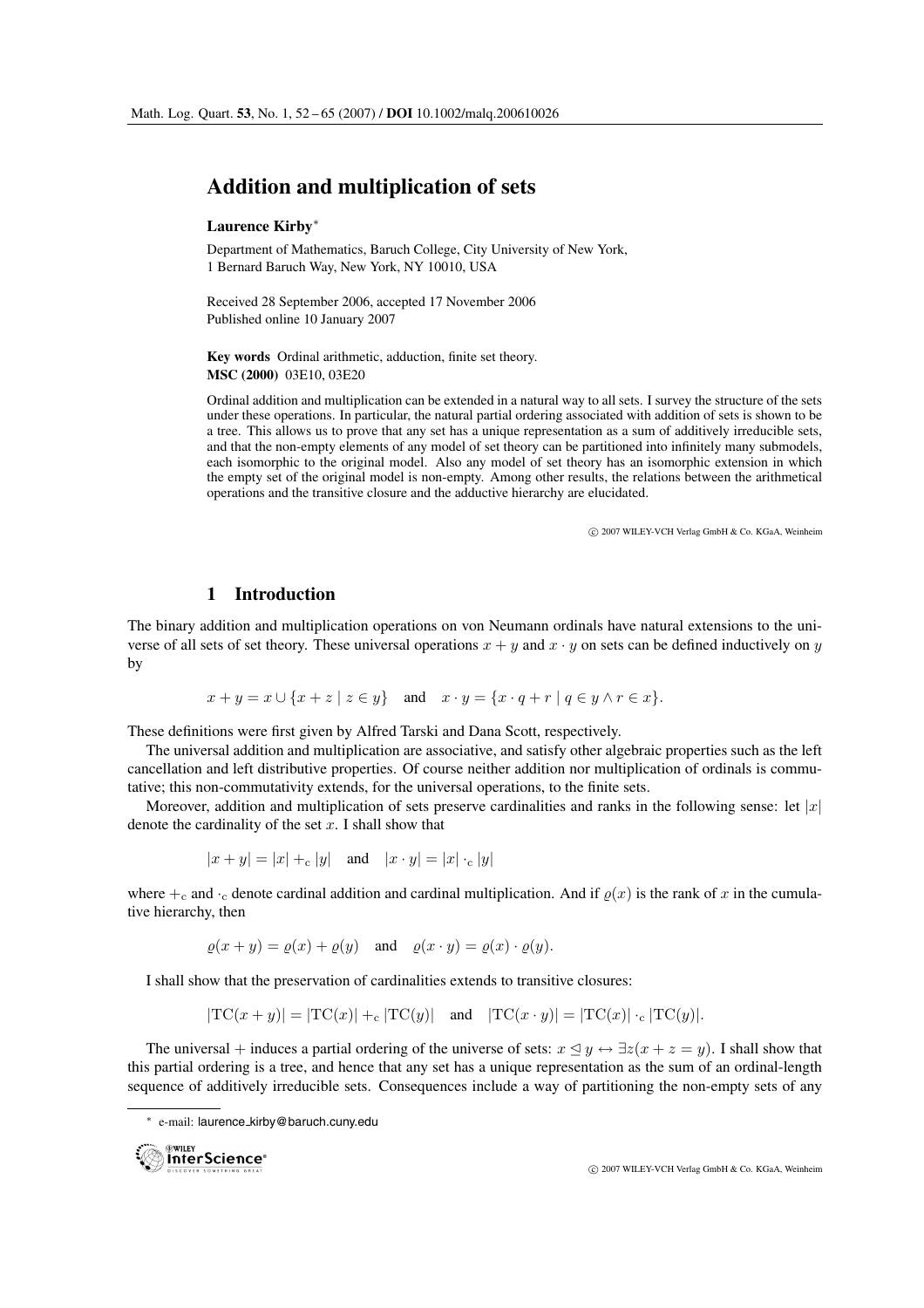model of set theory into infinitely many disjoint submodels, each of which is isomorphic to the original model (Theorem 3.21). In Section 4 submodels are produced which are isomorphic to the original model even in the extended language which includes a symbol for addition.

Because any model of set theory is generated in a straightforward way from its additively irreducible sets, the concept of set addition endows models with an unexpected regularity which adds interest to the open problem of characterizing the additively irreducible sets in terms of the membership relation, as well as some other questions discussed at the end of Section 4 below. How far does elementary number theory, or the arithmetic of the ordinals, carry across to the sets? And perhaps some statement about all sets could be proven by proving it for the additive irreducibles and showing closure under addition?

The definitions and results of this paper do not use the axiom of infinity, and are framed so that they apply equally well to Zermelo-Fraenkel set theory and to the theory of the hereditarily finite sets, with the exception of Section 5 which supposes the negation of the axiom of infinity. In this last section I shall show that addition of sets preserves adductive ranks, but multiplication only partially does so.

### **1.1 Historical remarks**

Since first obtaining these results I have learned from Dana Scott that the definition of addition of sets was stated by Tarski in 1955 [15], and Scott (unpublished) discovered the definition of multiplication around that time. Scott proved many of the properties of these operations laid out in Sections 3 and 4 below. The core of the results of Section 3 are proven in a typescript of Scott from about 1965/66. This draft chapter of an unpublished book on set theory by Montague, Scott, and Tarski also shows that addition of sets is equivalent to a special case of ordinal addition of relation types in the sense of Tarski [16], whence follow some of the general algebraic properties of addition of sets.

Later, but independently, Narciso Garcia rediscovered the arithmetical operations on sets. In [5] he gives without proofs many of the basic algebraic properties. In [6], [7], and his thesis [4] he extends these notions to study generalized sums, generalized products, and exponentiation, which had also been found earlier by Scott (unpublished), and which I do not cover in the present article.

I showed how to define set addition and multiplication and prove their properties in the case of the theory of the hereditarily finite sets in [10], and some of the earlier development below is a generalization of results in [10].

### **1.2 Other versions of arithmetic operations on sets**

For the hereditarily finite sets, there exist alternative notions of addition and multiplication of sets constituting an inverse of Ackermann's interpretation [1] of finite set theory in arithmetic. Those definitions (their existence was conjectured by E. W. Beth [2] and established in 1964 by Jan Mycielski [11]) are not equivalent to the definitions studied in this paper. In particular, Mycielski's operations are commutative, and the corresponding ordering is total, while our  $\triangleleft$  defined above is partial.

Yet another kind of addition of sets, also due to Scott, is a "game addition" defined inductively by

$$
x \oplus y = \{u \oplus y \mid u \in x\} \cup \{x \oplus v \mid v \in y\}.
$$

This commutative operation is a special case of addition of games in the sense of Berlekamp, Conway and Guy (see [3, p. 32]).

A simple example illustrates how the various kinds of addition differ: let  $+_{\rm m}$  denote Mycielski's addition, and let 1 as usual denote the von Neumann ordinal  $\{0\}$ . Then  $\{1\} +_{m} 1 = \{0, 1\} = 2$ , whereas  $\{1\} \oplus 1 = \{\{1\}\}$ , and for the addition which will henceforth be the concern of this paper,  $\{1\} + 1 = \{1, \{1\}\}.$ 

# **2 Preliminaries**

My starting point is Zermelo-Fraenkel set theory ZF without Axiom of Choice. Ordinals will be the usual von Neumann ordinals. The empty set will be denoted by 0, and the set-theoretic difference by  $x \setminus y$ .

Except in the last section, the results will apply equally well both to ZF and to Finite Set Theory which is ZF with the axiom of infinity replaced by its negation. For this reason the base theory will be the common ground of these theories which is  $ZF \setminus \{\text{Inf}\}\$ , viz.  $ZF$  with the axiom of infinity omitted.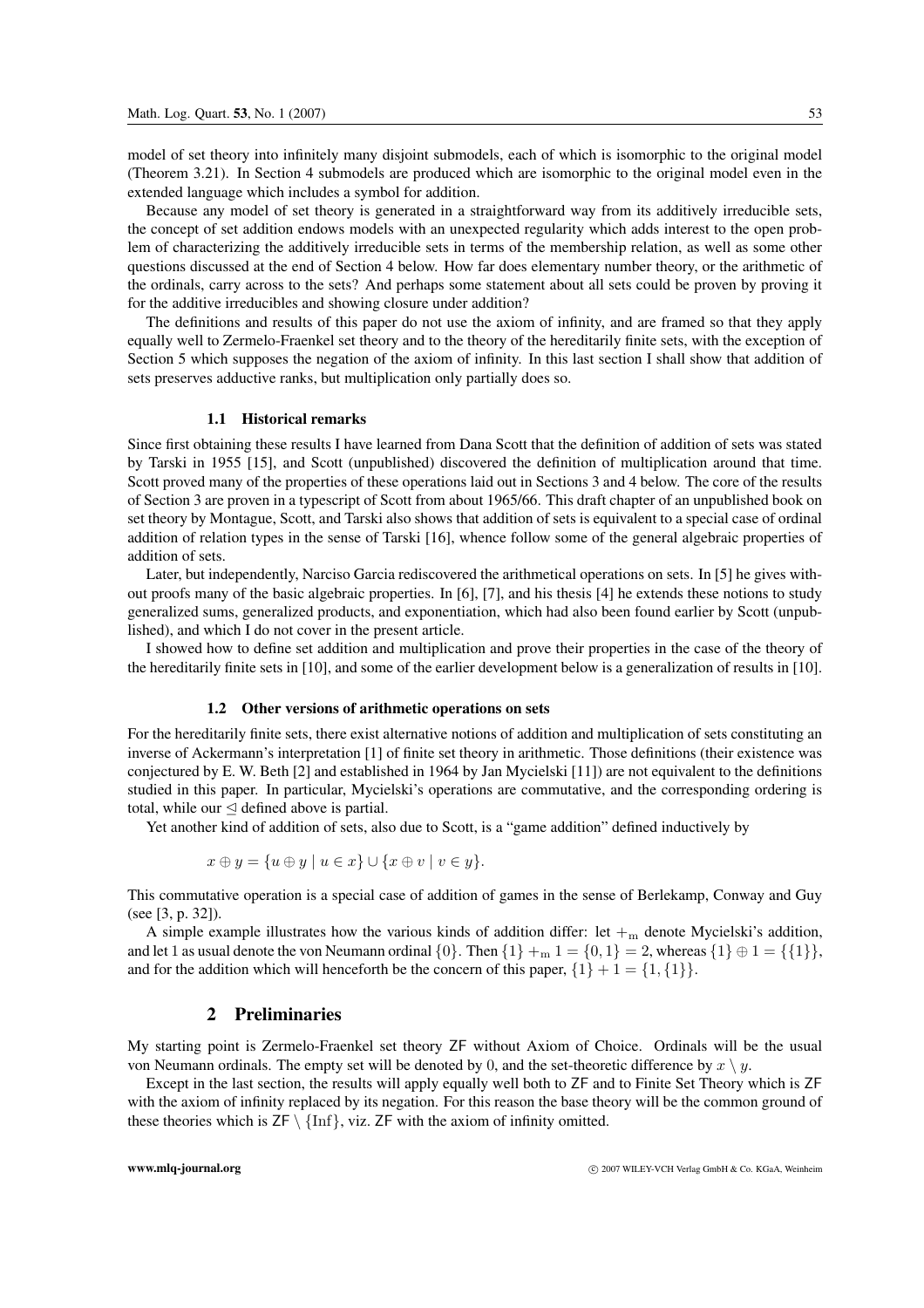Finite Set Theory is equivalent (see [12, 10]) to Flavio Previale's theory PS, a set-theoretic analogue of first order Peano arithmetic PA. PS may be formulated simply [10] in a language with a symbol for *the binary adduction operator* [x; y], whose interpretation in terms of the usual language for set theory is  $[x; y] = x \cup \{y\}$ . So if  $\alpha$  is an ordinal,  $\alpha + 1 = [\alpha; \alpha]$ . For convenience, this notation is extended to

$$
[x; y_1, \ldots, y_n] = [\ldots [[x; y_1]; y_2]; \ldots; y_n] = x \cup \{y_1, y_2, \ldots, y_n\}.
$$

The axioms of PS are the universal closures of

$$
[0; x] \neq 0, \quad [x; y, y] = [x; y], \quad [x; y, z] = [x; z, y], \quad [x; y, z] = [x; y] \leftrightarrow [x; z] = x \lor z = y
$$

together with the induction schema

$$
\varphi(0) \land \forall xy (\varphi(x) \land \varphi(y) \to \varphi([x; y])) \to \forall x \varphi(x)
$$

for first order  $\varphi$  with parameters. This form of induction was introduced by Steven Givant and Alfred Tarski [8] in 1977, modifying an earlier form given in 1924 by Tarski [14]. It was foreshadowed in discussions of finiteness by Zermelo [19] and Whitehead and Russell [18]. S. Swierczkowski [13] presents detailed development of a ´ theory HF which is similar to, and equivalent to, PS and is adapted from Tarski and Givant [17].

The membership relation and the adduction operator can each be defined in terms of the other, so we may consider ourselves as working in a language based on either of these; I shall avail myself of both although I shall stick to the usual language with  $\in$ . If M is a structure for set theory, I shall write M for its domain.

The ordinals of a model of PS are convertible into a model of PA with  $[x; x]$  as successor function, and conversely any model of PA gives rise via Wilhelm Ackermann's [1] coding of sets to a corresponding model of PS. ∈-induction is a theorem of both PS and ZF (for PS see [12], also [13]), therefore of ZF \ {Inf}:

**Theorem 2.1** ( $\in$ -induction) *For first order*  $\varphi$  *with parameters.* 

$$
\mathsf{ZF}\setminus\{\mathrm{Inf}\}\vdash\forall x((\forall y\in x)\varphi(y)\to\varphi(x))\to\forall x\varphi(x).
$$

So proofs and definitions by ∈-induction are a convenient way to establish properties of both ZF and PS at the same time. A special case of  $\in$ -induction is induction by rank in the cumulative hierarchy.

 $x < y$  denotes the statement that x is an element of TC(y), the transitive closure of y. Recall that TC(y) is defined ∈-inductively by  $TC(y) = y \cup \int \{TC(u) \mid u \in y\}$ . It will be helpful to bear in mind that  $x < y$  iff for some  $z \in y$ ,  $x \le z$ , and that by the foundation axiom  $x < y$  implies  $x \not\supseteq y$ .

Section 3 will consider addition of sets and use it to establish that the non-empty elements of any model M of  $ZF \setminus \{\text{Inf}\}\)$  can be partitioned into infinitely many submodels each isomorphic to M, that the partial order on  $M$  associated with addition is a tree, and that any element of  $M$  can be uniquely expressed as the sum of a sequence of additively irreducible sets.

Section 4 will study multiplication. The main work here will be in showing that multiplication preserves cardinalities and that the left cancellation property holds for multiplication. Multiplication also furnishes submodels of  $M$  which are isomorphic to  $M$  not only with regard to the membership relation, but also with regard to addition.

Section 5 is about the finite case and shows that addition preserves ranks in the adductive hierarchy, but multiplication only partially does so.

# **3 Addition of sets**

In this section and the next, the base theory will be  $ZF \setminus \{\text{Inf}\}\$ . In [10], a definition of addition of sets was given for the finite case (PS), and Definition 3.1 is equivalent, in the finite case, to the definition given there. Likewise the basic properties of addition, Propositions 3.3, 3.4, and 3.5 proven below, generalize the results of [10, §5] from PS to  $ZF \setminus \{\text{Inf}\}.$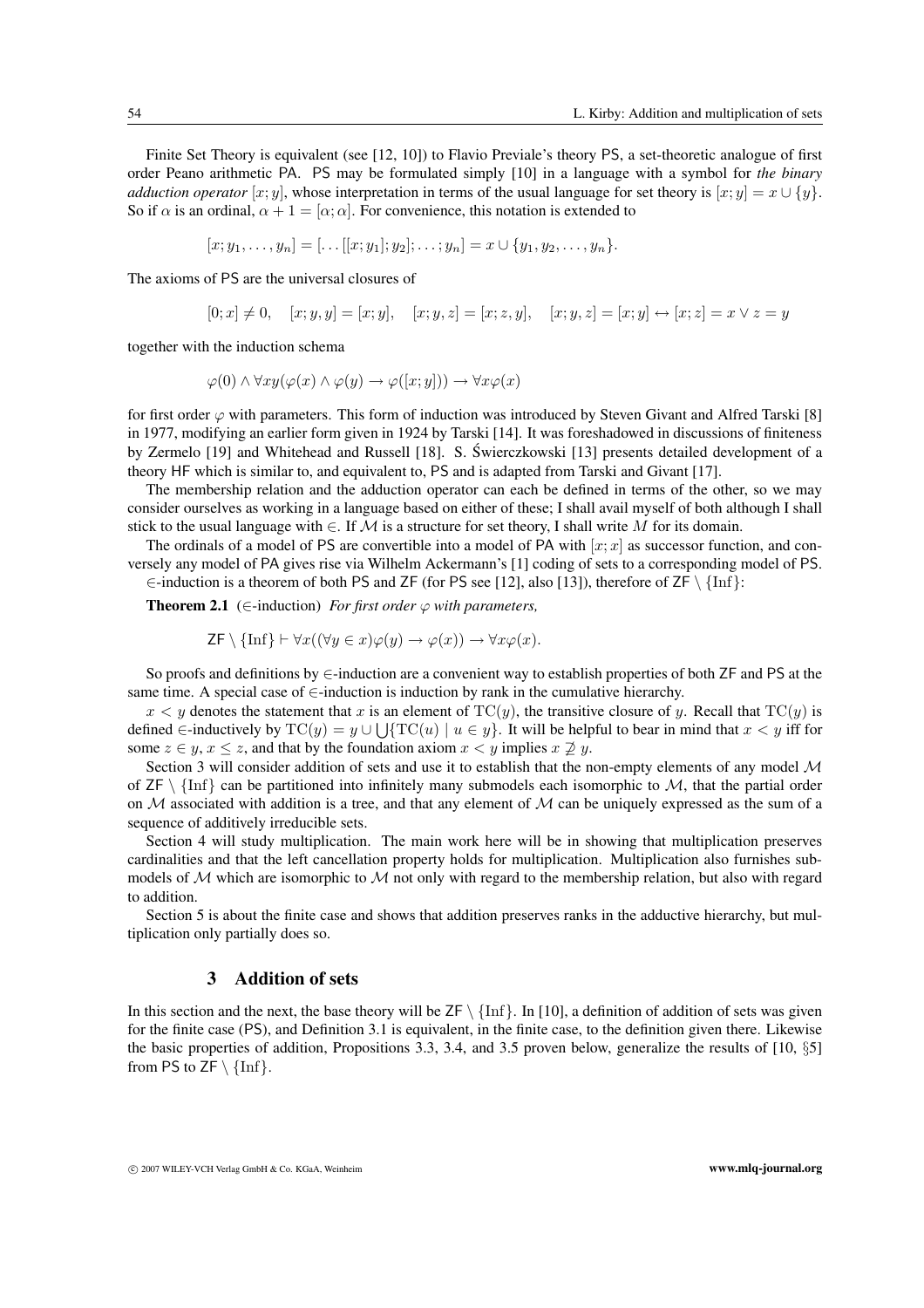The *sum*  $x + y$  of two sets is conveniently defined in an ∈-inductive definition on y jointly with another binary operation, the *lift*, denoted  $\lambda_x(y)$ :

**Definition 3.1**  $\lambda_x(y) = \{x + z \mid z \in y\}$  and  $x + y = x \cup \lambda_x(y)$ .

Here are some immediate facts:

**Lemma 3.2**

(i)  $\lambda_x(\bigcup y) = \bigcup \lambda_x(y)$ *. In particular,*  $\lambda_x(y) \cup \lambda_x(z) = \lambda_x(y \cup z)$ *.* 

(ii)  $\lambda_x(0) = 0, x + 0 = x, \lambda_x(1) = \{x\}$ *, and*  $x + 1 = [x; x]$ *.* 

(iii)  $x + [y; z] = [(x + y); (x + z)].$ 

(iv) If x and y are ordinals, then  $x + y$  under this definition agrees with the usual addition of ordinals.

As is well-known, addition of ordinals is not commutative. I pointed out in [10] that the non-commutativity of addition of sets is manifested even in the finite sets, for example  $1 + \{1\} \neq \{1\} + 1$ .

**Proposition 3.3** *The universal closures of the following are provable in*  $\mathsf{ZF} \setminus \{\text{Inf}\}$ :

(i)  $0 + x = \lambda_0(x) = x$ . (ii)  $x + (y + z) = (x + y) + z$ . (iii)  $x + y \nless x$ . (iv)  $TC(x) \cap \lambda_x(y) = 0$ *. (Hence*  $x \cap \lambda_x(y) = 0$ *.)* (v)  $\lambda_x(\lambda_y(z)) = \lambda_{x+y}(z)$ . Pro of (i) By  $\in$ -induction on x.

(ii) By  $\in$ -induction on z:

$$
(x + y) + z = (x + y) \cup \lambda_{x+y}(z)
$$
  
=  $(x + y) \cup \{(x + y) + u \mid u \in z\}$   
=  $x \cup \lambda_x(y) \cup \{x + (y + u) \mid u \in z\}$  (using induction hypothesis)  
=  $x \cup \lambda_x(y) \cup \{y + u \mid u \in z\}$  (by Lemma 3.2(i))  
=  $x \cup \lambda_x(y + z) = x + (y + z)$ .

(iii) By  $\in$ -induction on y. The foundation axiom gives the case  $y = 0$ . If  $y \neq 0$ , let  $z \in y$ . Then  $x + z \in x + y$ , so if  $x + y < x$ , then  $x + z < x$  contradicting the induction hypothesis.

(iv) is immediate from (iii), and (v) follows from (ii).

We can now prove the left cancellation property of addition:

**Proposition 3.4** ZF \ {Inf} *proves the universal closures of the following:*

(i)  $\lambda_x(y) = \lambda_x(z) \leftrightarrow y = z$ . (ii)  $x + y = x + z \leftrightarrow y = z$ . (iii)  $x + y \in x + z \leftrightarrow y \in z$ .

Proof. For any particular x and y, (ii) follows from (i) and Proposition 3.3(iv). To prove (i), fix x and prove by ∈-induction on y that  $\forall z(\lambda_x(y)) = \lambda_x(z) \rightarrow y = z$ . The case  $y = 0$  is immediate from Lemma 3.2(ii). If  $y \neq 0$  and  $\lambda_x(y) = \lambda_x(z)$ , take an arbitrary  $u \in y$ . Then  $x + u \in \lambda_x(z)$  so there must exist  $v \in z$  such that  $x + u = x + v$ . By induction hypothesis  $u = v$  and hence  $u \in z$ . Thus  $y \subset z$ , and similarly  $z \subset y$ .

For (iii), the implication from right to left is in the definition of addition. If  $x + y \in x + z = x \cup \lambda_x(z)$ , then<br>Proposition 3.3(iii)  $x + y \in \lambda_x(z)$ . As in the proof of (i) it follows that  $y \in z$ . by Proposition 3.3(iii),  $x + y \in \lambda_x(z)$ . As in the proof of (i), it follows that  $y \in z$ .

It is now apparent, from Proposition 3.4 and Proposition 3.3(iv), that addition preserves cardinalities:

**Proposition 3.5** ZF \ {Inf} *proves the universal closures of*

(i)  $|\lambda_x(y)| = |y|$ ,

(ii)  $|x + y| = |x| + |y|$ .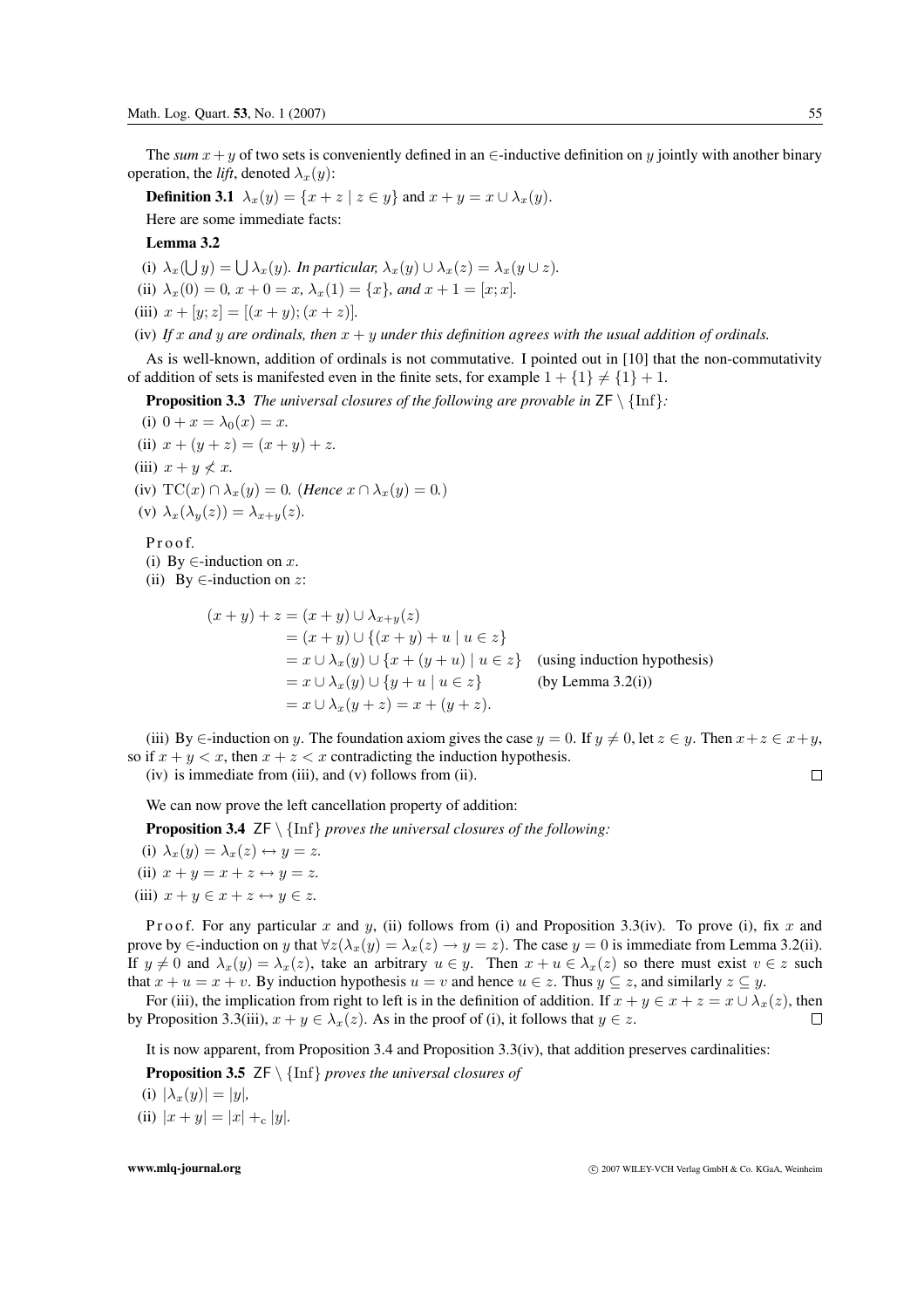$\Box$ 

We now look at the transitive closure of the sum.

**Proposition 3.6**  $TC(x + y) = TC(x) \cup \lambda_x (TC(y))$ . This proposition can be expressed more familiarly as

 $z < x + y \leftrightarrow z < x \vee (\exists v < y)(z = x + v).$ 

Proof of Proposition 3.6. By  $\in$ -induction on y:

$$
TC(x + y) = (x + y) \cup \bigcup_{z \in x + y} TC(z)
$$
  
\n
$$
= x \cup \lambda_x(y) \cup \bigcup_{z \in x} TC(z) \cup \bigcup_{u \in y} TC(x + u)
$$
  
\n
$$
= x \cup \bigcup_{z \in x} TC(z) \cup \lambda_x(y) \cup \bigcup_{u \in y} (TC(x) \cup \lambda_x (TC(u)))
$$
  
\n
$$
= TC(x) \cup \lambda_x(y) \cup \bigcup_{u \in y} \lambda_x (TC(u))
$$
  
\n
$$
= TC(x) \cup \lambda_x(y \cup \bigcup_{u \in y} TC(u))
$$
  
\n
$$
= TC(x) \cup \lambda_x (TC(y)).
$$

**Corollary 3.7**  $|TC(x + y)| = |TC(x)| + c |TC(y)|$ *.* 

P r o o f. This follows from Proposition 3.6 by virtue of Proposition 3.3(iv) and Proposition 3.5(i).

The next corollary of Proposition 3.6 will be used in Section 4:

**Corollary 3.8** *If*  $y \neq 0$ *, then*  $TC(\lambda_x(y)) = TC(x) \cup \lambda_x(TC(y))$ *.* 

P r o o f.

$$
TC(\lambda_x(y)) = \lambda_x(y) \cup \bigcup_{u \in y} TC(x+u)
$$
  
=  $\lambda_x(y) \cup \bigcup_{u \in y} (TC(x) \cup \lambda_x (TC(u)))$   
=  $TC(x) \cup \lambda_x (TC(y)).$ 

If  $\mathcal{M} = \langle M, \in \rangle \models \mathsf{ZF} \setminus \{\text{Inf}\}\$ and  $a \in M$ , let  $\lambda_a(M)$  denote  $\{a + x \mid x \in M\}\$ and  $\lambda_a(\mathcal{M}) = \langle \lambda_a(M), \in \rangle$ , where by a slight abuse of notation that last "∈" stands for the restriction of M's membership relation to  $\lambda_a(M)$ . (I shall persist in similar slight abuses below.) Proposition 3.4 shows that:

**Proposition 3.9** *The function*  $x \mapsto a + x$  *is an isomorphism between* M *and*  $\lambda_a(\mathcal{M})$ *.* 

Note that for  $a \neq 0$ ,  $\lambda_a(M)$  is a proper subset of M, so that M is isomorphic to a proper submodel of itself, via an isomorphism which is definable in  $M$ . This holds even when M is a standard model of ZF, or the standard model  $\langle V_\omega, \in \rangle$  of PS, in which case it is tempting to call  $\lambda_a(\mathcal{M})$  a *substandard model*.

Further, by identifying M with  $\lambda_a(\mathcal{M})$ , we have an isomorphism between M and an inward extension of M in which the empty set of  $M$  becomes non-empty in the extension. This shows that in any model of set theory the empty set should be considered as provisional in nature, in as much as the model has extensions in which its (originally) empty set has elements, indeed as many elements as any given set of the original model.

It is worth pointing out that when  $a \neq 0$ , although  $\lambda_a(M)$  is closed under addition in the sense of M, the function of Proposition 3.9 is not an isomorphism between  $\langle M, +^{\mathcal{M}} \rangle$  and  $\langle \lambda_a(M), +^{\mathcal{M}} \rangle$ . In other words,  $+^{\lambda_a(\mathcal{M})}$  is not the restriction of  $+^{\mathcal{M}}$  to  $\lambda_a(M)$  because, working in M,  $(a+x)+(a+y) \neq a+(x+y)$ . In Section 4 we shall see a submodel which is isomorphic for both  $\in$  and  $+$ .

I denote by  $\rho(x)$  *the rank of* x in the usual cumulative hierarchy, so  $\rho(x) = \sup\{\rho(y) + 1 \mid y \in x\}$ . Addition also preserves ranks:

**Proposition 3.10** (ZF \ {Inf})  $\varrho(x + y) = \varrho(x) + \varrho(y)$ *.* 

P r o o f. We may assume  $y \neq 0$ , and  $\in$ -inductively on y,

$$
\varrho(x + y) = \sup \{ \varrho(u) + 1 \mid u \in x \cup \{x + z \mid z \in y\} \} = \sup \{ \varrho(x) + \varrho(z) + 1 \mid z \in y \}.
$$

There is a natural partial order associated with addition:

**Definition 3.11**  $x \triangleleft y \leftrightarrow \exists z (x + z = y)$ .

<sup>c</sup> 2007 WILEY-VCH Verlag GmbH & Co. KGaA, Weinheim **www.mlq-journal.org**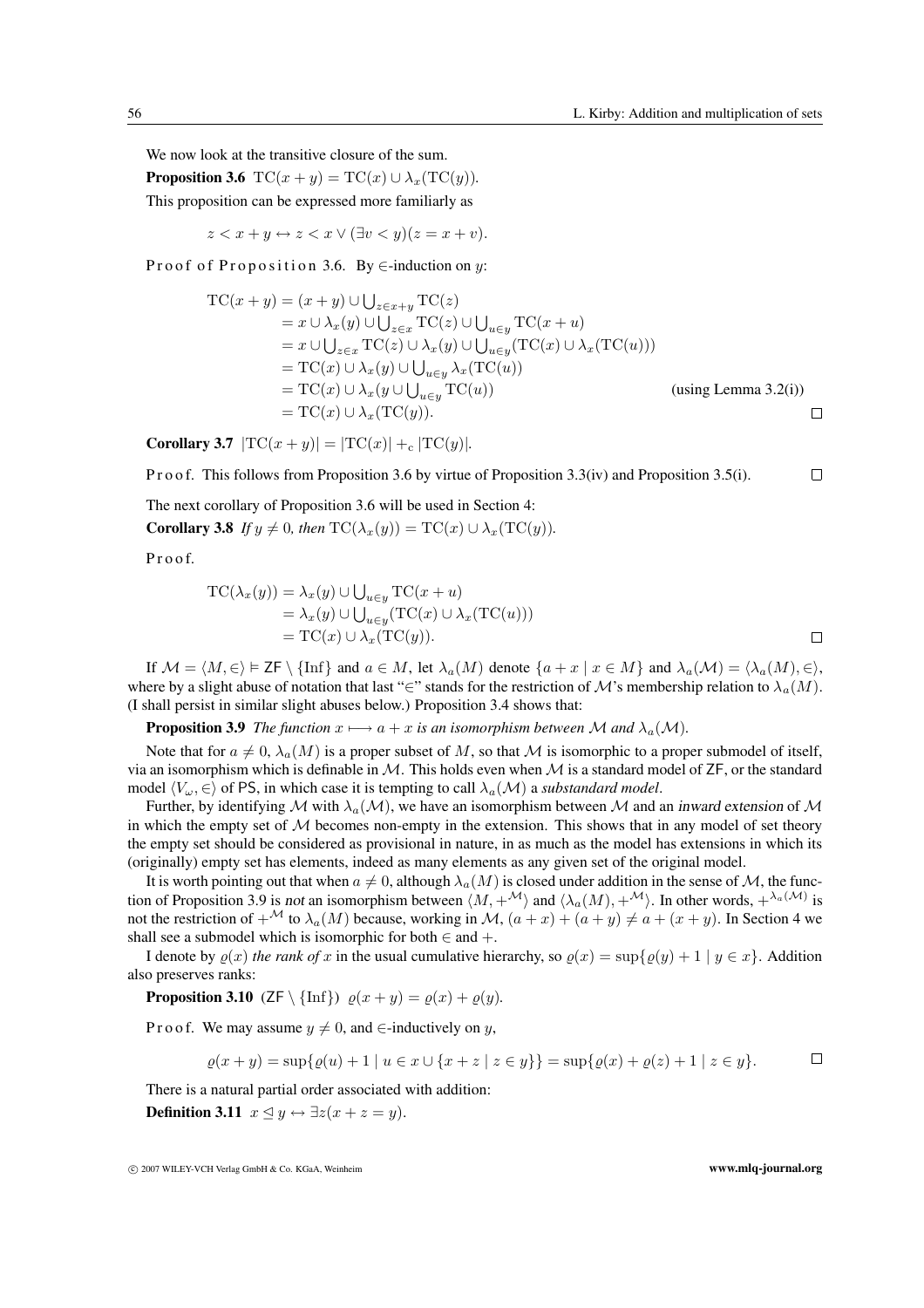Equivalently,  $x \triangleleft y \leftrightarrow y \in \lambda_x(M)$ . From the associativity of addition one sees that:

# **Lemma 3.12**

 $(i) \triangleleft$  *is transitive.* 

- (ii)  $x \leq y \leftrightarrow \lambda_{y}(M) \subseteq \lambda_{x}(M)$ .
- x and y are  $\triangle$ *-incomparable* if neither  $x \triangleleft y$  nor  $y \triangleleft x$ .

**Lemma 3.13** ( $ZF \setminus \{\text{Inf}\}\$  *For any*  $a, b, c, d$ , if  $a + b = c + d$ , then a and c are  $\triangleleft$ -comparable, i.e.,  $a \triangleleft c$ *or*  $c \leq a$ *.* 

P r o o f. Assume that a and c are  $\triangleleft$ -incomparable. I prove by  $\in$ -induction on x that the formula

$$
\varphi(x): \forall z (a + x \neq c + z)
$$

holds for all x.  $\varphi(0)$  follows from the assumption. So suppose  $x \neq 0$  and

(1) 
$$
(\forall y \in x)\varphi(y).
$$

We need to show  $\varphi(x)$ . Assume, hoping for a contradiction, that for some z,

$$
(2) \qquad \qquad a+x=c+z.
$$

Since a and c are  $\triangleleft$ -incomparable,  $z \neq 0$ . Also  $x \neq 0$  so choose  $v \in x$ . It follows that

$$
a + v \in a + x = c + z = c \cup \lambda_c(z).
$$

C a s e 1:  $a + v \in \lambda_c(z)$ . Then for some  $w \in z$ ,  $a + v = c + w$ , contradicting (1). C a s e 2:  $a + v \in c$ . First I note that  $a \subseteq c$ . Let  $u = x \setminus \{v\}$ . So  $x = [u; v]$ . By (2),  $a \cup \lambda_a(x) = c \cup \lambda_c(z)$ . So

$$
\lambda_c(z) \subseteq \lambda_a(x) = [\lambda_a(u); (a+v)].
$$

Since  $a + v \in c$  and  $c \cap \lambda_c(z) = 0$ , we have  $\lambda_c(z) \subseteq \lambda_a(u)$ . Choose  $e \in z$ . Then  $c + e \in \lambda_c(z) \subseteq \lambda_a(u)$ . Hence for some  $u \in u$ ,  $c + e = a + u$ , contradicting (1). for some  $y \in u$ ,  $c + e = a + y$ , contradicting (1).

Lemma 3.13 can be restated:

**Proposition 3.14** *If* x and y are  $\leq$ -incomparable elements of  $\mathcal{M} \models \mathsf{ZF} \setminus \{\text{Inf}\}\$ *, then*  $\lambda_x(M) \cap \lambda_y(M) = 0$ *.* **Proposition 3.15** ZF \ {Inf} *proves the universal closures of*

(i) 
$$
x \le y \to x \subseteq y
$$
,  
(ii)  $x \le y \to x \le y$ .

P r o o f.  $x \subseteq x + z$  is immediate from the definition of  $+$ , and  $x \le x + z$  follows from Proposition 3.6.  $\Box$ 

**Example 3.16** The relation  $\lhd$  is stronger than the conjunction of  $\lhd$  and  $\lhd$ : let  $a = [3; [0; 1]] = \{0, 1, 2, \{1\}\}\.$ Then  $2 \subset a$  and  $2 < a$  but  $2 \nless a$ .

On the other hand, when restricted to the ordinals the relations  $\in$ ,  $\subset$ ,  $\lt$  and  $\lt$  all agree.

**Proposition 3.17** ( $ZF \setminus \{\text{Inf}\}\$  *For any* x*, the*  $\triangle$ -predecessors of x are well ordered by  $\triangle$ . Thus

if 
$$
M \vDash \mathsf{ZF} \setminus \{\text{Inf}\}, \text{ then } \langle M, \preceq^{\mathcal{M}} \rangle \text{ is a tree.}
$$

P r o o f. It follows from Lemma 3.13 that the  $\triangleleft$ -predecessors of x are totally ordered. By Proposition 3.15(ii), this order, like <, is well founded. П

**Definition 3.18** x is *additively irreducible* if  $x \neq 0$  and

$$
\forall y z (x = y + z \rightarrow y = 0 \lor z = 0).
$$

Any two distinct additively irreducible sets are  $\leq$ -incomparable.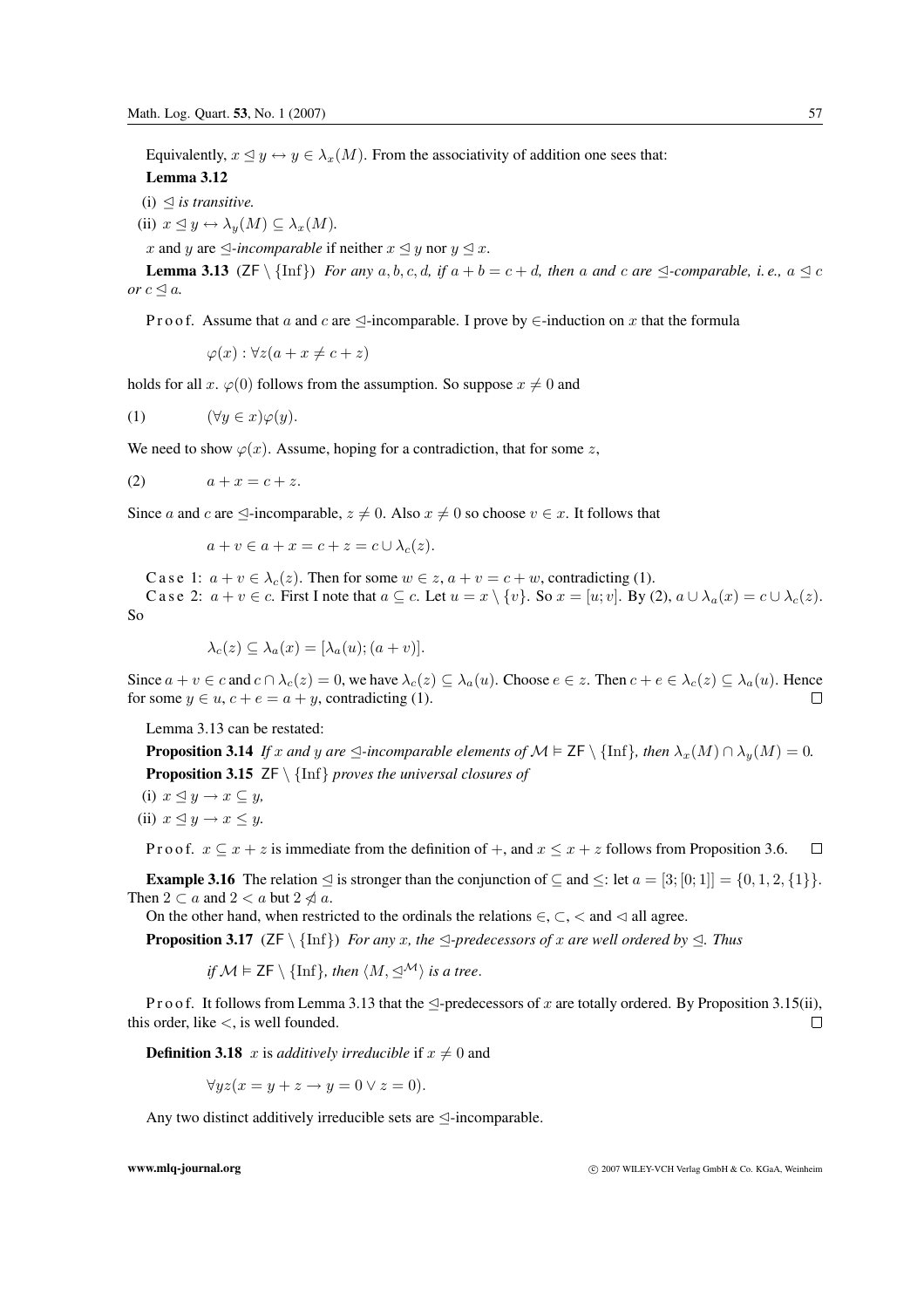**Proposition 3.19** ( $ZF\{\inf\}$ ) *For all*  $x \neq 0$  *there exist unique* y and z such that  $x = y + z$  and y *is additively irreducible.*

P r o o f. y is the  $\leq$ -minimum element of  $\{u \mid u \leq x \land u \neq 0\}$ . z is unique by left cancellation (Proposing 3.4(ii)). tion 3.4(ii)).

If  $(a_{\xi})_{\xi<\beta}$  is a sequence of sets, we can define the sum  $\Sigma_{\xi<\beta}a_{\xi}$  of the sequence by taking unions at limit stages. The well ordered  $\triangle$ -predecessors of a non-empty a can be used to write a as such a sum of additively irreducible sets, with Lemma 3.13 guaranteeing the uniqueness of this sum.

Proposition 3.5 can be extended to:

**Proposition 3.20** *For any sequence*  $(a_{\xi})_{\xi < \beta}, |\Sigma_{\xi < \beta} a_{\xi}| = \Sigma_{\xi < \beta} |a_{\xi}|.$ 

I now summarize the preceding development:

**Theorem 3.21** *Let*  $\mathcal{M} \models \mathsf{ZF} \setminus \{\text{Inf}\}.$ 

(i)  $\langle M, \trianglelefteq^{\mathcal{M}} \rangle$  is a tree. The immediate successors of a in the tree are the infinitely many elements  $a + b$  with b *additively irreducible.*

(ii)  $\{\lambda_a(\mathcal{M}) \mid a$  *is an additively irreducible element of*  $\mathcal{M}\}\$  *partitions*  $M \setminus \{0\}$  *into infinitely many disjoint isomorphic copies of* M*.*

(iii) *Any element* a *of* M *is uniquely expressible in* M as a sum  $a = \sum_{\xi < \beta} a_{\xi}$ , where each  $a_{\xi}$  *is additively irreducible.*

**Definition 3.22** For any set a let  $a = \sum_{\xi < \delta(a)} a_{\xi}$  be its unique decomposition into additive irreducibles. The ordinal  $\delta(a)$  is *the degree of additive reducibility of a*.

 $\delta(a)$  can also be characterized as the level of a in the tree  $\langle M, \leq^{\mathcal{M}} \rangle$ . Scott called this ordinal *the length of a*. a is additively irreducible iff  $\delta(a)=1$ , and it is easy to see that:

**Proposition 3.23**  $\delta(a + b) = \delta(a) + \delta(b)$ *, and more generally*  $\delta(\Sigma_{\xi < \beta} a_{\xi}) = \Sigma_{\xi < \beta} \delta(a_{\xi})$ *.* 

In view of all this it would be interesting to provide a characterization of the additively irreducible sets. Some remarks in this direction now ensue.

By Proposition 3.5(ii), all singletons are additively irreducible, a fact which also follows from the next proposition if we recall that  $\{x\} = \lambda_x(1)$ .

**Proposition 3.24** *If*  $x \neq 0$  *and*  $y \neq 0$ *, then*  $\lambda_x(y)$  *is additively irreducible.* 

P r o o f. Suppose  $\lambda_x(y) = s + t$ , where  $s, t \neq 0$ . Then  $s \subset \lambda_x(y)$  and so by Proposition 3.3(iv),  $s \cap x = 0$ . Now pick  $w \in t$ . Then  $s + w \in \lambda_s(t) \subseteq \lambda_x(y)$ . Therefore  $s + w = x + v$  for some  $v \in y$ . By Lemma 3.13,  $s \le x \vee x \le s$ . But if neither s nor x is empty and one is a subset of the other, their intersection cannot be empty, a contradiction a contradiction.

Not every additively irreducible set is of the form  $\lambda_x(y)$  with  $x \neq 0$ : consider  $\{0, \{1\}\}\.$  The only additively irreducible ordinal is 1: of course, for any infinite ordinal  $\alpha$ ,  $\alpha = 1 + \alpha$ . The decomposition of the ordinal  $\alpha$ given by Theorem 3.21(iii) is simply  $\alpha = \sum_{\xi < \alpha} 1$ . In particular, all non-zero ordinals are in  $\lambda_1(M)$ .

**Proposition 3.25** ( $\text{ZF} \setminus \{\text{Inf}\}\$ ) If  $a \neq 1$  is a non-empty set of ordinals, then a is additively irreducible *iff*  $0 \notin a$ *.* 

Pro of. On the one hand, if  $0 \in a$ , then  $a = 1 + {\xi^- \mid \xi \in a \setminus \{0\}}$ , where  $\xi^-$  is defined to be  $\xi - 1$  if  $\xi \neq 0$ is finite and  $\xi$  if  $\xi$  is infinite. And on the other hand, if  $a = b + c$  with  $b, c \neq 0$ , then I shall prove that b is transitive from which it will follow that  $0 \in b \subseteq a$ . So suppose b is not transitive. There must be some  $\xi \in \eta \in b$ such that  $\xi \notin b$ . Choose  $x \in c$ . Then

$$
b + x \in \lambda_b(c) \subseteq a
$$

so  $b + x$  is an ordinal and in particular is transitive. But  $\xi \in TC(b)$  and hence by Proposition 3.3(iv),  $\xi \notin \lambda_b(x)$ .<br>So  $\xi \notin b + x$ . Since  $\xi \in n \in b + x$  we have shown that  $b + x$  is not transitive, a contradiction. So  $\xi \notin b + x$ . Since  $\xi \in \eta \in b + x$  we have shown that  $b + x$  is not transitive, a contradiction.

The proof of Proposition 3.25 shows that any non-empty set a of ordinals can be decomposed as  $a = \beta + c$ , where  $\beta$  is an ordinal and either  $c = 0$  or c is an additively irreducible set of ordinals with  $0 \notin c$ . Also the conclusion of Proposition 3.25 holds if  $a \subseteq 1 \cup \lambda_1(M)$ ,  $a \neq 0$ ,  $a \neq 1$ , and every element of a is transitive.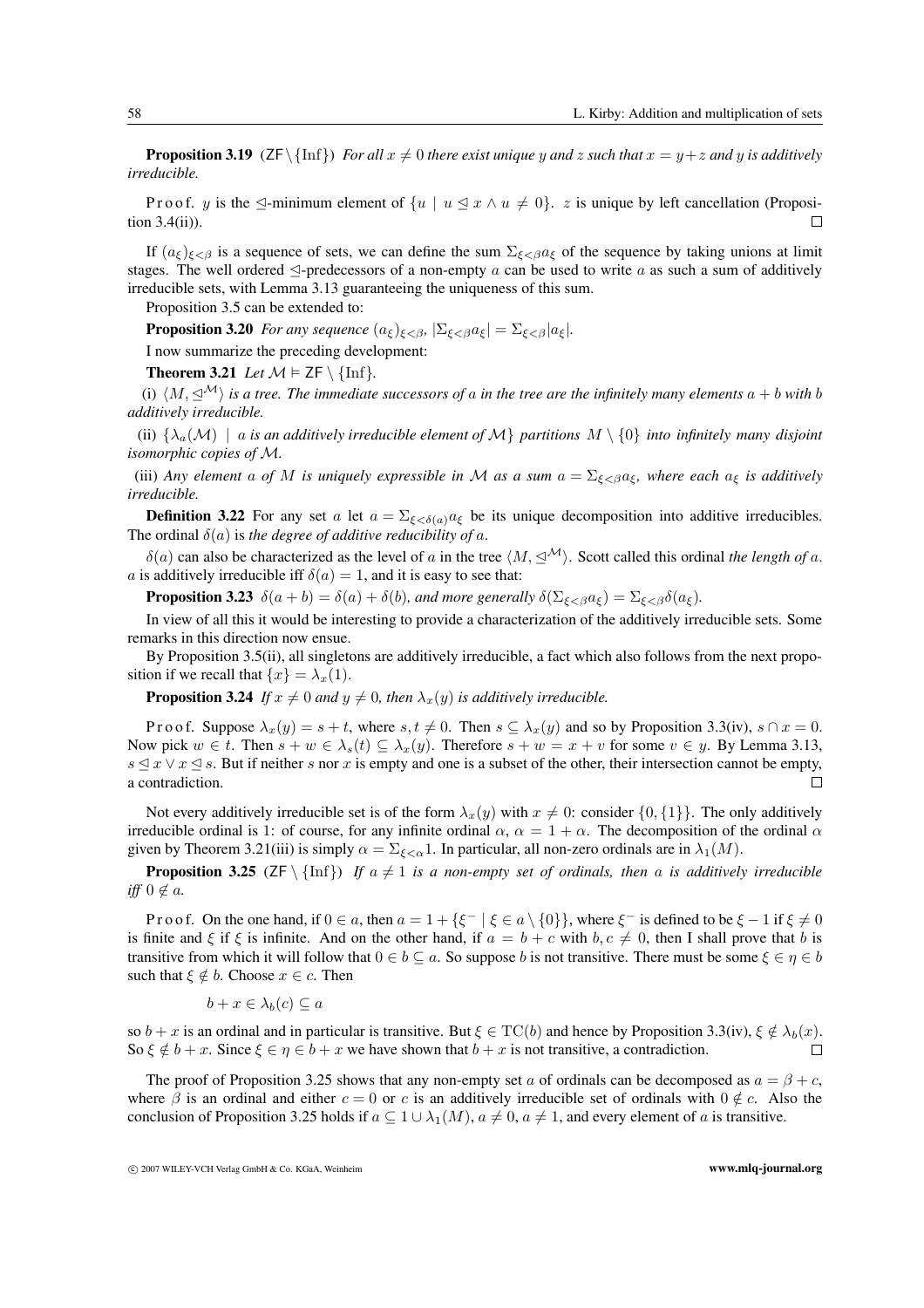A final remark on the difficulty of enumerating the additively irreducible sets. There can be no ZF-definable well-ordering of the class of additively irreducible sets, since every set is a sum of a sequence of additive irreducibles and so the lexicographic ordering on these sequences would induce a definable well-ordering of the universe.

## **4 Multiplication of sets**

**Definition 4.1** The *product*  $x \cdot y$  of two sets is defined ∈-inductively on y by

 $x \cdot y = \bigcup \{ \lambda_{x \cdot u}(x) \mid u \in y \}.$ 

Equivalently,  $x \cdot y = \{x \cdot u + r \mid u \in y \land r \in x\}$ . As with addition in the preceding section, this definition generalizes the definition given for the finite case in [10], and Lemma 4.2 and Proposition 4.3 generalize the basic properties of multiplication proven for PS in [10] to  $ZF \setminus \{\text{Inf}\}.$ 

### **Lemma 4.2**

(i)  $x \cdot 0 = 0$ ,  $x \cdot 1 = x$ ,  $x \cdot \{1\} = \lambda_x(x)$ , and  $x \cdot 2 = x + x$ . (ii)  $x \cdot [y; z] = (x \cdot y) \cup \lambda_{x \cdot z}(x)$ . (iii)  $x \cdot (y+1) = x \cdot y + x$ .

(iv) *If* x *and* y *are ordinals, then* x · y *under this definition agrees with the usual product of ordinals.*

**Proposition 4.3** *The universal closures of the following are provable in*  $ZF \setminus \{\text{Inf}\}$ :

(i)  $0 \cdot x = 0$ . (ii)  $1 \cdot x = x$ . (iii)  $x \cdot \bigcup y = \bigcup (x \cdot y)$ *. In particular,*  $x \cdot (y \cup z) = x \cdot y \cup x \cdot z$ *.* (iv)  $x \cdot \lambda_y(z) = \lambda_{x \cdot y}(x \cdot z)$ . (v) Left distributivity:  $x \cdot (y + z) = x \cdot y + x \cdot z$ . (vi) *Multiplication is associative.*

P r o o f. (i) and (ii) are straightforward ∈-inductions, and (iii) is immediate from the definition. To prove (iv) and (v), first note that for any particular  $x, y, z$ , (iv) implies (v) because by (iii),

$$
x \cdot (y \cup \lambda_y(z)) = x \cdot y \cup x \cdot \lambda_y(z)
$$

and given (iv) this latter set is equal to  $x \cdot y \cup \lambda_{x \cdot y}(x \cdot z)$ . (iv) is now proven by ∈-induction on z:

$$
x \cdot \lambda_y(z) = \bigcup \{\lambda_{x \cdot u}(x) \mid u \in \lambda_y(z)\}
$$
  
\n
$$
= \bigcup \{\lambda_{x \cdot (y+v)}(x) \mid v \in z\}
$$
  
\n
$$
= \bigcup \{\lambda_{x \cdot y + x \cdot v}(x) \mid v \in z\}
$$
 (by induction hypothesis)  
\n
$$
= \bigcup \{\lambda_{x \cdot y}(\lambda_{x \cdot v}(x)) \mid v \in z\}
$$
 (by Proposition 3.3(v))  
\n
$$
= \lambda_{x \cdot y}(\bigcup \{\lambda_{x \cdot v}(x) \mid v \in z\})
$$
 (by Lemma 3.2(i))  
\n
$$
= \lambda_{x \cdot y}(x \cdot z).
$$

For (vi),  $\in$ -inductively on z,

$$
(x \cdot y) \cdot z = \bigcup \{ \lambda_{(x \cdot y) \cdot u}(x \cdot y) \mid u \in z \}
$$
  
= 
$$
\bigcup \{ \lambda_{x \cdot (y \cdot u)}(x \cdot y) \mid u \in z \}
$$
 (by induction hypothesis)  
= 
$$
\bigcup \{ x \cdot \lambda_{y \cdot u}(y) \mid u \in z \}
$$
 (by (iv))  
= 
$$
x \cdot \bigcup \{ \lambda_{y \cdot u}(y) \mid u \in z \}
$$
 (by (iii))  
= 
$$
x \cdot (y \cdot z).
$$

Multiplication of sets is not commutative even for finite sets, for example  $2 \cdot \{1\} \neq \{1\} \cdot 2$ .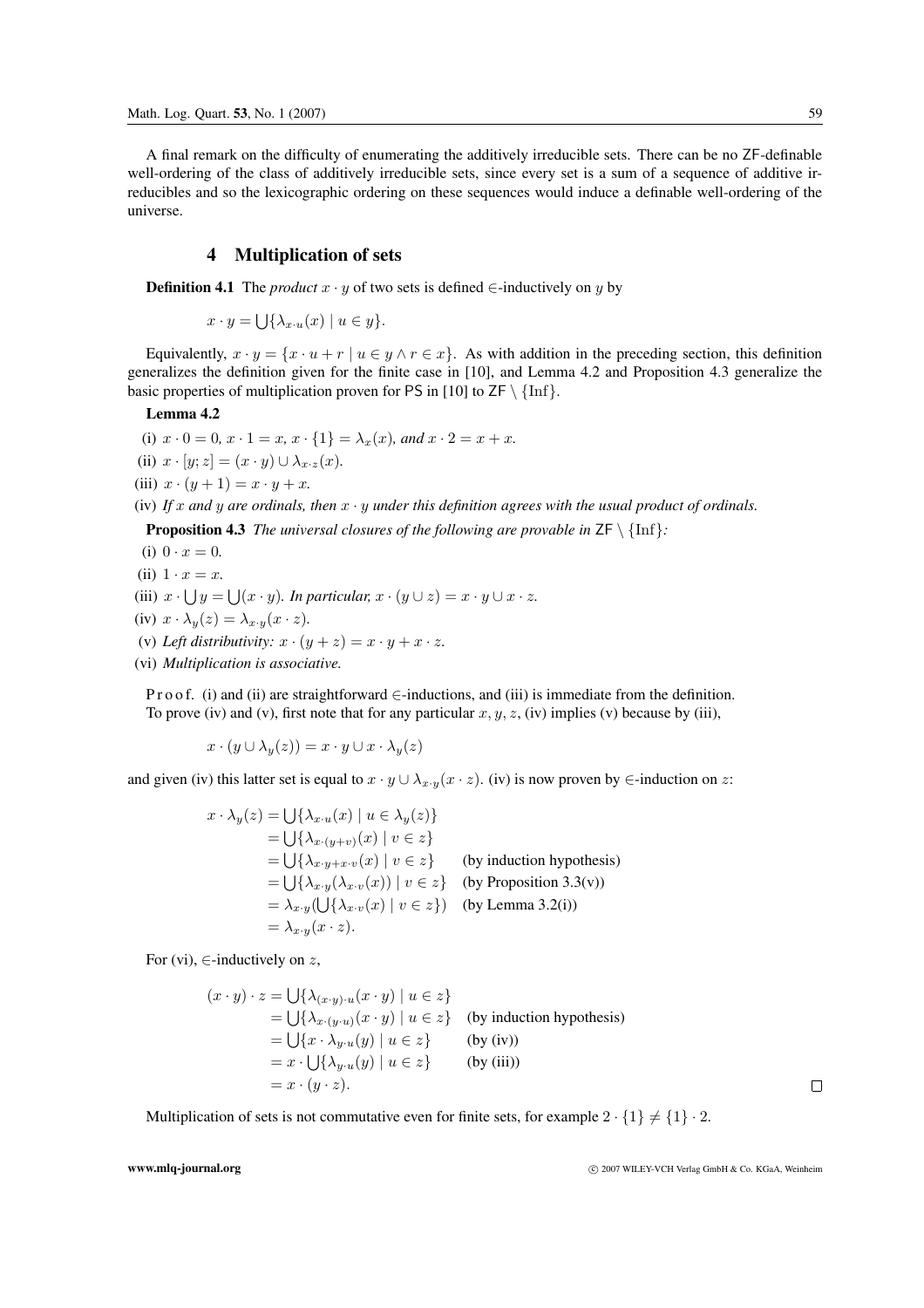Multiplication preserves ranks:

**Proposition 4.4** (ZF \ {Inf})  $\rho(x \cdot y) = \rho(x) \cdot \rho(y)$ *.* 

P r o o f. Inductively on  $y$ , with the aid of Proposition 3.10:

$$
\varrho(x \cdot y) = \sup \{ \varrho(x \cdot u + r) + 1 \mid u \in y \land r \in x \}
$$
  
= 
$$
\sup \{ \varrho(x) \cdot \varrho(u) + \varrho(r) + 1 \mid u \in y \land r \in x \}.
$$

Establishing the left cancellation property for multiplication, and the cardinality of the product, will need a series of results:

**Lemma 4.5** ( $ZF \setminus \{\text{Inf}\}\$ *) If*  $y \neq 0$ *, then*  $x \leq x \cdot y$ *. If, further,*  $x \neq 0$  *and*  $y \neq 1$ *, then*  $x < x \cdot y$ *.* 

P r o o f. We may assume  $x \neq 0$ . Using  $\in$ -induction assume  $x \leq x \cdot p$  for all non-empty elements p of y. The case  $y = 1$  is easy, so assume  $y \neq 1$  which allows us to choose a non-empty element p of y. Also choose an element r of x. Then  $x \cdot p + r \in \lambda_{x \cdot p}(x) \subseteq x \cdot y$ , and the result follows because  $x \le x \cdot p$  by induction hypothesis  $x \cdot n \le x \cdot n + r$  by Proposition 3.15(ii) and  $x \cdot n + r \in x \cdot y$ sis,  $x \cdot p \le x \cdot p + r$  by Proposition 3.15(ii), and  $x \cdot p + r \in x \cdot y$ .

**Theorem 4.6** ( $ZF \setminus \{\text{Inf}\}\$ ) *Suppose*  $a \cdot x = a \cdot y + b$  *and*  $b < a$ *. Then*  $b = 0$ *.* 

P r o o f. We may assume  $a \neq 0$  and  $x \neq 0$ , and also, by Lemma 4.5,  $y \neq 0$  since if  $y = 0$ , then we would have  $a \cdot x = b < a$ . The proof will be by induction on rank in the cumulative hierarchy: fix a and suppose the result proven for all  $x, y \in V_\alpha$ . Let  $x, y \in V_{\alpha+1}$  and suppose  $a \cdot x = a \cdot y + b$  and  $0 < b < a$ . We may further suppose that for this y, x is  $\le$ -minimal such that  $\exists r (0 < r < a \land a \cdot x = a \cdot y + r)$ .

Since  $a \cdot y \le a \cdot x$ , for some element p of  $a \cdot x$ ,  $a \cdot y \le p$ , in particular  $p \notin a \cdot y$ . Pick  $u \in x$  and  $c \in a$  such that  $p = a \cdot u + c$ . Since  $a \cdot x = a \cdot y \cup \lambda_{a \cdot y}(b)$  and  $p \notin a \cdot y$ , it follows that  $p \in \lambda_{a \cdot y}(b)$ . So for some  $d \in b$ ,

$$
p = a \cdot y + d = a \cdot u + c.
$$

Lemma 3.13 informs us that  $a \cdot y$  and  $a \cdot u$  are  $\trianglelefteq$ -comparable.

C a s e 1: For some  $e, a \cdot u = a \cdot y + e$ . Then  $a \cdot y + d = a \cdot y + e + c$  and by left cancellation (see Proposition 3.4(ii)),  $e + c = d \in b$ . Hence  $e \leq d \in b < a$ , so  $e < a$ . Suppose that  $e = 0$ , i.e.,  $a \cdot u = a \cdot y$ . Then

$$
\lambda_{a\cdot y}(a) = \lambda_{a\cdot u}(a) \subseteq a \cdot x = a \cdot y \cup \lambda_{a\cdot y}(b).
$$

By Proposition 3.3(iv),  $\lambda_{a\cdot y}(a) \subseteq \lambda_{a\cdot y}(b)$ . It follows (using left cancellation again) that  $a \subseteq b$ , which contradicts  $b < a$ . Thus  $e \neq 0$ .

So Case 1 entails  $a \cdot u = a \cdot y + e$  and  $0 < e < a$ , but this contradicts the minimality supposition on x. So we must have:

C a s e 2: For some f,  $a \cdot y = a \cdot u + f$ . By left cancellation,  $f + d = c$ , hence  $f \le c \in a$ . As in Case 1,  $f \neq 0$ , so  $0 < f < a$ . I now repeat the entire argument with x and y replaced by y and u respectively: so for this u we now suppose that y is  $\le$ -minimal such that  $\exists z(0 < z < a \land a \cdot y = a \cdot u + z)$ . If not, replace y and f by y<sup>∗</sup> and f<sup>\*</sup>, with  $y^* \le y$  and  $y^* \le$ -minimal satisfying this condition. The same reasoning shows that for some  $v \in u^* \le u$  and  $0 \le a \le a, a \cdot u = a \cdot v + a$ . Now the induction hypothesis is contradicted. some  $v \in y^* \leq y$  and  $0 < g < a$ ,  $a \cdot u = a \cdot v + g$ . Now the induction hypothesis is contradicted.

**Theorem 4.7** ( $ZF \setminus \{\text{Inf}\}\$ ) *Suppose*  $r < a$ ,  $s < a$ , and  $a \cdot x + r = a \cdot y + s$ . Then  $x = y$  and  $r = s$ .

P r o o f. Fix a and hypothesize inductively that the result holds for  $x, y \in V_\alpha$ . Suppose  $x, y \in V_{\alpha+1}$  and

$$
a\cdot x+r=a\cdot y+s
$$

with  $r, s < a$ . We may assume  $x \neq 0$  and  $y \neq 0$ , because if (say)  $x = 0$  and  $y \neq 0$ , then  $a \cdot y + s < a$  contradicting Lemma 4.5. Let  $u$  be any element of  $x$ . Then

$$
a \cdot u + r \in \lambda_{a \cdot u}(a) \subseteq a \cdot x \subseteq a \cdot y + s = a \cdot y \cup \lambda_{a \cdot y}(s).
$$

<sup>c</sup> 2007 WILEY-VCH Verlag GmbH & Co. KGaA, Weinheim **www.mlq-journal.org**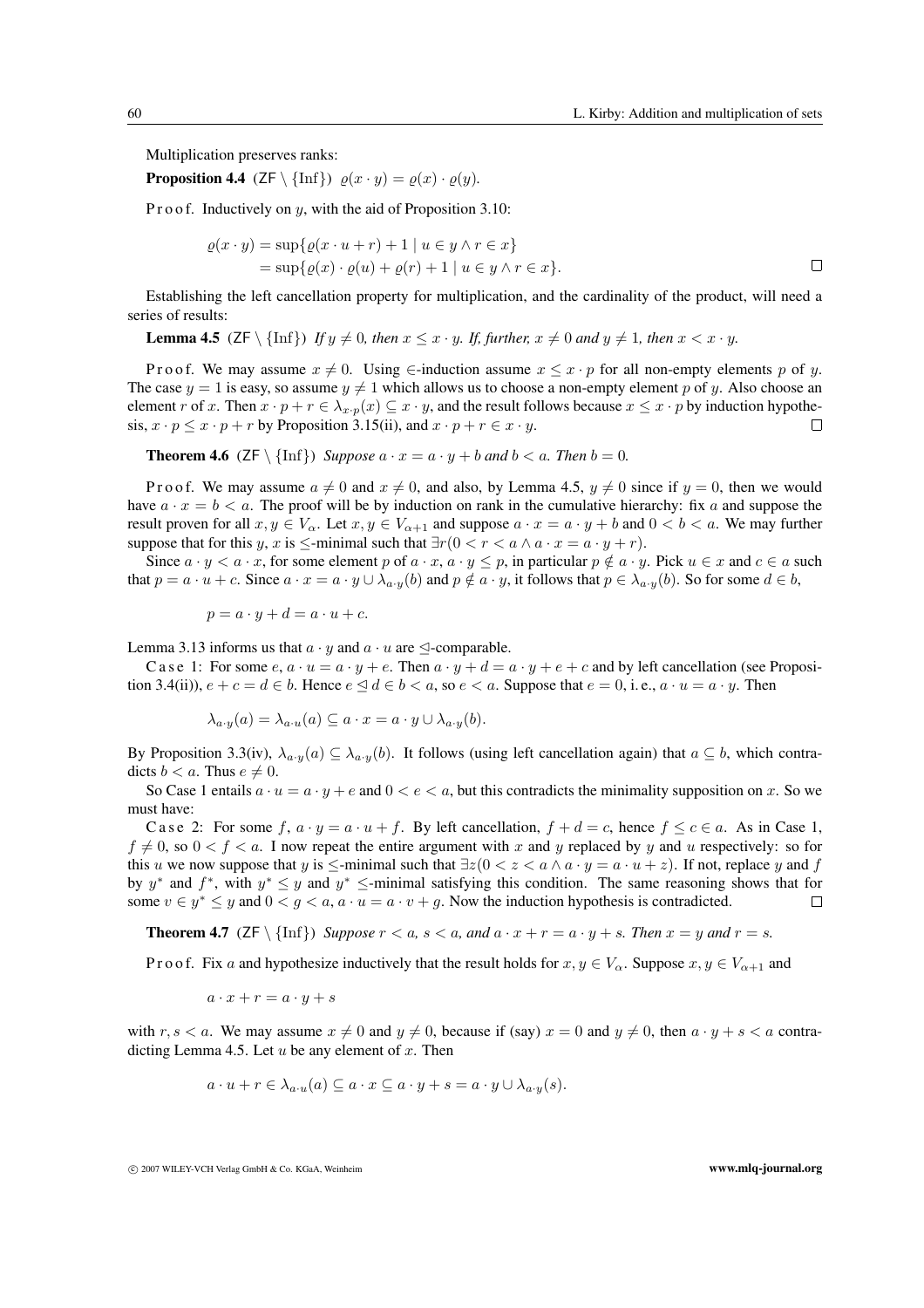C a s e 1:  $a \cdot u + r \in \lambda_{a \cdot y}(s)$ . Then for some  $t \in s$ ,

$$
a \cdot u + r = a \cdot y + t.
$$

Now I appeal again to Lemma 3.13.

Subcase 1.1: For some c,  $a \cdot u = a \cdot y + c$ . By left cancellation,  $c + r = t$ , so  $c \le t \le s < a$ , hence  $c < a$ . By an argument parallel to that in Case 1 in the proof of Theorem 4.6,  $c = 0$  is impossible because it entails

$$
\lambda_{a\cdot y}(a) = \lambda_{a\cdot u}(a) \subseteq a \cdot x \subseteq a \cdot y \cup \lambda_{a\cdot y}(s)
$$

which in turn implies  $\lambda_{a\cdot y}(a) \subseteq \lambda_{a\cdot y}(s)$  and  $a \subseteq s$ , contradicting  $s < a$ . Hence  $0 < c < a$ , contradicting Theorem 4.6.

Subcase 1.2: For some d,  $a \cdot y = a \cdot u + d$ . Then  $r = d + t$  and  $d \leq r \leq a$ . Again,  $d = 0$  is ruled out so  $0 < d < a$  contradicting Theorem 4.6.

I have shown Case 1 to be impossible so we are left with:

C a s e 2:  $a \cdot u + r \in a \cdot y$ . So for some  $v \in y$  and  $e \in a$ ,  $a \cdot u + r = a \cdot v + e$ . By induction hypothesis  $u = v$ and hence  $u \in y$ .

Since u was an arbitrary element of x, it follows that  $x \subseteq y$ , and symmetrically  $y \subseteq x$ , so  $x = y$ . Left cancelion of addition gives  $r = s$ . lation of addition gives  $r = s$ .

Considering the special case of Theorem 4.7 where  $r = 0$ , and recalling that  $0 < a$  for any non-empty a, we obtain the left cancellation property for multiplication:

**Corollary 4.8** ( $ZF \setminus \{\text{Inf}\}\$ ) *Let*  $a \neq 0$ *. Then*  $a \cdot x = a \cdot y \leftrightarrow x = y$ *.* 

**Corollary 4.9** *Let*  $0 \neq a \in M$ *, where*  $M \models \mathsf{ZF} \setminus \{\text{Inf}\}\$ *. Then the map*  $\pi_a : x \longmapsto a \cdot x$  *is an isomorphism* 

$$
\pi_a: \langle M, +^{\mathcal{M}} \rangle \cong \langle \{a \cdot x \mid x \in M \}, +^{\mathcal{M}} \rangle.
$$

 $\Box$ P r o o f. It follows from left distributivity and left cancellation that  $a \cdot x + a \cdot y = a \cdot z \leftrightarrow x + y = z$ .

Some more corollaries of Theorem 4.7:

**Corollary 4.10** ( $ZF \setminus \{\text{Inf}\}\$ ) *If*  $x \neq y$ *, then* 

$$
\lambda_{a \cdot x}(\mathrm{TC}(a)) \cap \lambda_{a \cdot y}(\mathrm{TC}(a)) = 0.
$$

*It follows that*  $\lambda_{a \cdot x}(a) \cap \lambda_{a \cdot y}(a) = 0$ *.* 

**Corollary 4.11** ( $ZF \setminus \{\text{Inf}\}\$ *) If*  $a \cdot x + r \in a \cdot y$  *and*  $r < a$ *, then*  $x \in y$  *and*  $r \in a$ *.* 

P r o o f. By the hypothesis,  $a \cdot x + r = a \cdot v + s$  for some  $v \in y$  and  $s \in a$ . Now apply Theorem 4.7.  $\Box$ 

Taking  $r = 0$  in Corollary 4.11 we obtain:

**Corollary 4.12**  $a \cdot x \in a \cdot y \leftrightarrow x \in y \wedge 0 \in a$ .

**Corollary 4.13** *Let*  $a \in M$ *, where*  $M \models \textsf{ZF} \setminus \{\text{Inf}\}\$ *. Then the map*  $\pi_a : x \longmapsto a \cdot x$  *is an isomorphism* 

 $\pi_a: \langle M, \in \rangle \cong \langle \{a \cdot x \mid x \in M \}, \in \rangle$ 

*iff* 0 ∈ *a*.

**Theorem 4.14** (ZF \ {Inf})  $|x \cdot y| = |x| \cdot c |y|$ *.* 

P r o o f. By Corollary 4.10 the union  $x \cdot y = \bigcup \{ \lambda_{x \cdot u}(x) \mid u \in y \}$  is a disjoint one, and by Proposition 3.5(i) ch  $\lambda_{x \cdot u}(x)$  has cardinality |x|. each  $\lambda_{x\cdot u}(x)$  has cardinality |x|.

Next I pin down the transitive closure of the product:

**Proposition 4.15**  $TC(x \cdot y) = \{x \cdot u + r \mid u < y \land r < x\}.$ More familiarly,  $z < x \cdot y \leftrightarrow (\exists q < y)(\exists r < x)(z = x \cdot q + r)$ .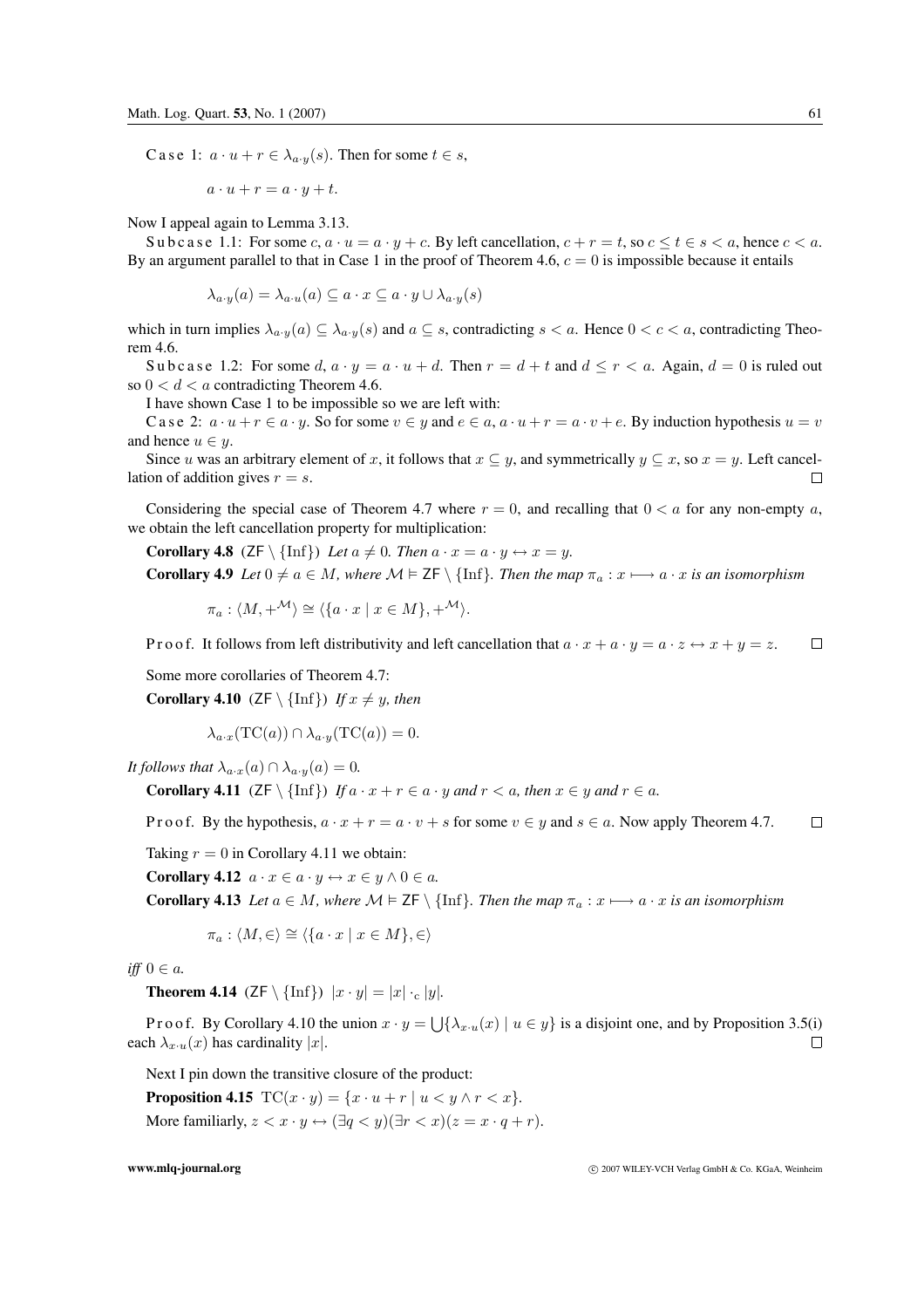P r o o f o f P r o p o s ition 4.15. We may assume  $x \neq 0$  and prove by  $\in$ -induction on y that

$$
TC(x \cdot y) = \bigcup \{ \lambda_{x \cdot u}(TC(x)) \mid u \in TC(y) \}.
$$

Noting that the union and transitive closure operators commute, we have:

$$
TC(x \cdot y) = \bigcup_{u \in y} TC(\lambda_{x \cdot u}(x))
$$
  
= 
$$
\bigcup_{u \in y} (TC(x \cdot u) \cup \lambda_{x \cdot u}(TC(x)))
$$
 (by Corollary 3.8)  
= 
$$
\bigcup_{u \in y} (\bigcup_{z \in TC(u)} \lambda_{x \cdot z}(TC(x)) \cup \lambda_{x \cdot u}(TC(x)))
$$
 (by induction hypothesis)  
= 
$$
\bigcup_{u \in TC(u)} \lambda_{x \cdot u}(TC(x)).
$$

It follows, using Proposition 3.5(i) and Theorem 4.7, that:

Corollary 4.16 
$$
|\text{TC}(x \cdot y)| = |\text{TC}(x)| \cdot_c |\text{TC}(y)|
$$
.

Returning to the map  $\pi_a$  of Corollaries 4.9 and 4.13: while it is an isomorphism between  $\langle M, \in, +^{\mathcal{M}} \rangle$ and  $\langle \lambda_a(M), \in, +^{\mathcal{M}} \rangle$  (if  $0 \in a$ ), it does not preserve multiplication, i.e., it is not an isomorphism between the models  $\langle M, \cdot^{\mathcal{M}} \rangle$  and  $\langle \lambda_a(M), \cdot^{\mathcal{M}} \rangle$  (unless  $a = 1$ ). The next result shows that it also preserves  $\leq$ , a fact which might seem obvious given the preservation of addition but is not automatic because of the existential quantifier in the definition of  $\lhd$  from  $+$ .

**Theorem 4.17** ( $ZF \setminus \{\text{Inf}\}\$ *) Let*  $a \neq 0$ *. Then*  $a \cdot x \le a \cdot y \leftrightarrow x \le y$ *.* 

P r o o f. The right to left implication follows from left distributivity (Proposition 4.3(v)): if  $x + r = y$ , then

$$
a \cdot x + a \cdot r = a \cdot y.
$$

In the other direction, I prove by ∈-induction on y that  $\forall x (a \cdot x \triangleleft a \cdot y \rightarrow x \triangleleft y)$ . Suppose  $a \cdot y = a \cdot x + d$ and  $d \neq 0$ . I claim that

(3) 
$$
\lambda_{a \cdot x}(d) = a \cdot (y \setminus x).
$$

To prove this claim, first suppose  $s \in a \cdot (y \setminus x)$ , say  $s = a \cdot v + b$ ,  $v \in y \setminus x$ , and  $b \in a$ . Since  $s \in a \cdot y$ , either  $s \in a \cdot x$  or  $s \in \lambda_{a \cdot x}(d)$ . But if  $s \in a \cdot x$ , then  $s = a \cdot u + c$ ,  $u \in x$ ,  $c \in a$ , and Theorem 4.7 gives  $u = v$ which is impossible because  $v \in y \setminus x, u \in x$ . I conclude that  $s \in \lambda_{a \cdot x}(d)$ .

Conversely, suppose  $t \in \lambda_{a \cdot x}(d)$ . Then  $t \in a \cdot y$  and so  $t = a \cdot v + b$ ,  $v \in y$ ,  $b \in a$ . But  $v \notin x$  because if  $v \in x$ , then  $t \in a \cdot x$  which is impossible because  $a \cdot x \cap \lambda_{a \cdot x}(d) = 0$ . So  $v \in y \setminus x$  and  $t \in a \cdot (y \setminus x)$ .

With (3) established, let v be any element of  $y \setminus x$ . Let  $b \in a$ . Then by (3), we have  $a \cdot v + b = a \cdot x + s$  for some  $s \in d$ . By Lemma 3.13,  $a \cdot v$  and  $a \cdot x$  are  $\trianglelefteq$ -comparable.

Case 1:  $a \cdot v \lhd a \cdot x$ , say  $a \cdot x = a \cdot v + e$  with  $e \neq 0$ . By left cancellation  $e + s = b$  and so  $e \leq b \in a$ . Hence  $0 < e < a$ . But this is impossible by Theorem 4.6, so we must have, for any  $v \in y \setminus x$ :

C a s e 2:  $a \cdot x \le a \cdot v$ . By induction hypothesis and Corollary 4.8,  $x \le v$ .

For each  $v \in y \setminus x$  let  $j_v$  be the unique set such that  $x + j_v = v$ .

Now let  $r = \{j_v \mid v \in y \setminus x\} \neq 0$ . Then  $y \setminus x = \lambda_x(r)$ , and  $\lambda_{a \cdot x}(d) = a \cdot \lambda_x(r)$  by (3),  $a \cdot \lambda_x(r) = \lambda_{a \cdot x}(a \cdot r)$ by Proposition 4.3(iv). It follows that  $d = a \cdot r$ . Now

$$
a \cdot y = a \cdot x + a \cdot r = a \cdot (x + r)
$$

and Corollary 4.8 gives  $y = x + r$ , i.e.,  $x \le y$ .

**Corollary 4.18** *Let*  $0 \neq a \in M$ *, where*  $\mathcal{M} \models \mathsf{ZF} \setminus \{\text{Inf}\}\$ *. Then the map*  $\pi_a$  *is an isomorphism between the models*  $\langle M, \trianglelefteq^{\mathcal{M}} \rangle$  *and*  $\langle \{a \cdot x \mid x \in M\}, \trianglelefteq^{\mathcal{M}} \rangle$ .

**Example 4.19** Multiplication does not preserve degrees of additive reducibility (see Definition 3.22): for instance,  $\delta(2) = 2$  and  $\delta({1}) = 1$  but  $\delta(2 \cdot {1}) = \delta({2, 3}) = 1$  (by Proposition 3.25). This also follows from Proposition 3.24, which implies in fact that for any  $a, x, y \neq 0$ ,  $a \cdot \lambda_x(y) = \lambda_{a}x(a \cdot y)$  is additively irreducible. But note that it follows from Theorem 4.17 that  $\delta(a \cdot b) \geq \delta(b)$ .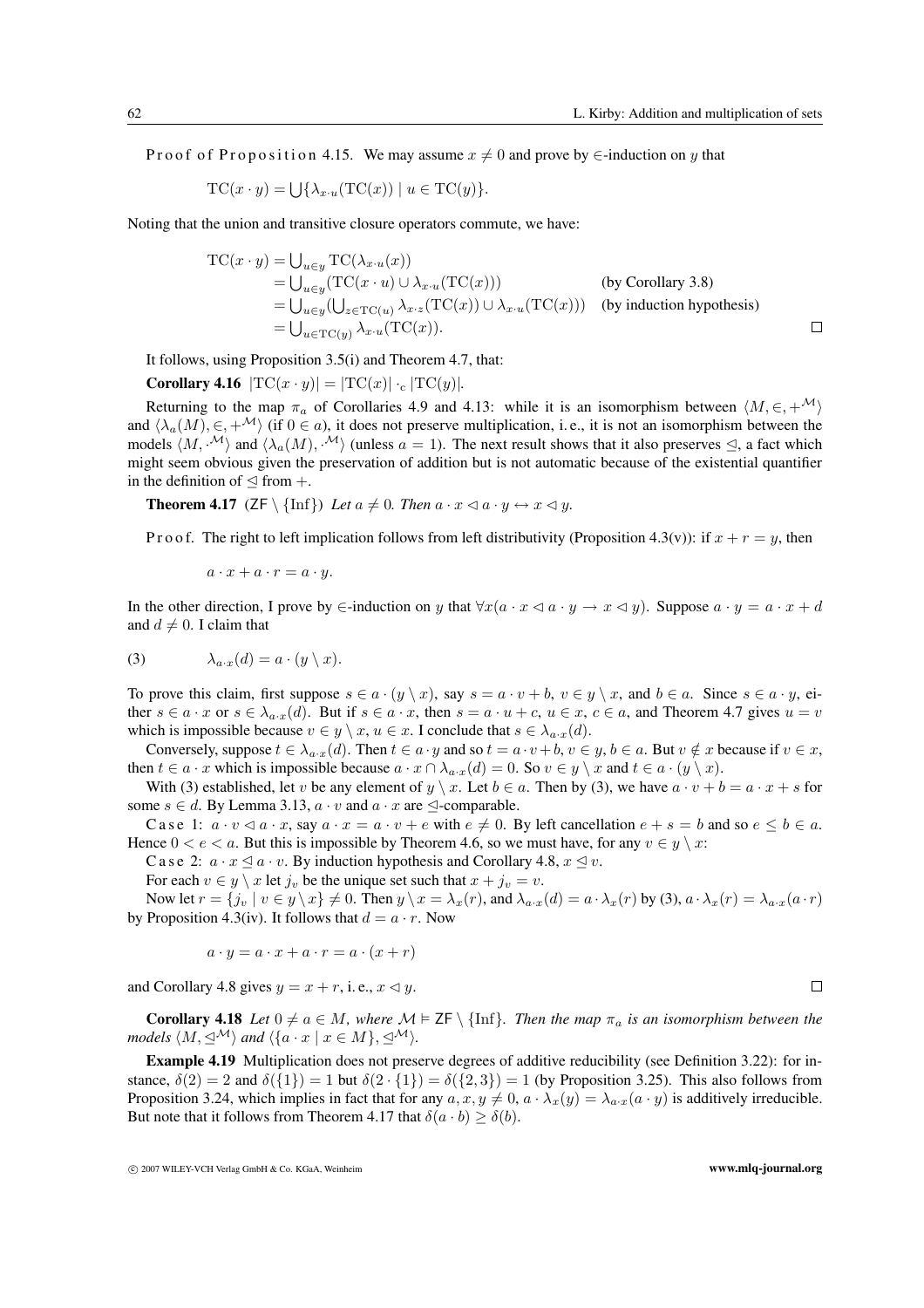**Question 4.20** If  $b \neq 1$  is additively irreducible, does it follow that  $a \cdot b$  is additively irreducible for any *non-empty* a*?*

More generally, how far can one push through elementary arithmetic (of natural numbers or of ordinals) to the sets? The division algorithm (for given x and y, producing q and r such that  $y = x \cdot q + r$  and  $r < x$ ) does not carry over as it stands to sets, although one can get a weak version, where  $r \not\geq x$ . In the case of the hereditarily finite sets: what do prime sets look like? Not every set of prime cardinality is prime, e.g.  $\{2,3\} = 2 \cdot \{1\}$  is composite. On the other hand, there are sets of composite cardinality which are prime, e.g.  $\{0, 1, 2, 4\}$ . Is there a version of unique factorization into prime factors?

### **5 The finite case: adductive ranks**

*The adductive hierarchy* was introduced in [9] for the hereditarily finite sets, the standard model of PS:

$$
A_0 = \{0\}, \quad A_{n+1} = A_n \cup \{ [x, y] \mid x, y \in A_n \}.
$$

This definition can be formalized in PS and hence the hierarchy is defined in a non-standard  $M \models PS$ .

The adductive hierarchy is defined above only for finite (albeit possibly non-standard) ordinals n. The natural way to extend the hierarchy to infinite ordinals is to take unions at limit stages, so that  $A_{\omega} = \bigcup_{n \in \omega} A_n = V_{\omega}$ ,  $V_{\omega}$  being the set of hereditarily finite sets. But the generation process then stalls because

$$
\{ [x, y] \mid x, y \in A_{\omega} \} = A_{\omega}
$$

so that  $A_{\alpha} = A_{\omega}$  for all  $\alpha > \omega$ . The adductive hierarchy is essentially a finitist notion.

Accordingly, in this section I shall take the base theory to be PS. Recall that PS is equivalent to

$$
\mathsf{ZF}\setminus\{\text{Inf}\}\cup\{\neg\text{Inf}\}.
$$

The results below are provable in the weaker theory  $ZF \setminus \{Inf\}$ , when restricted to finite ordinals and hereditarily finite sets, but are more simply formulated for PS. As Jan Mycielski has pointed out to me, PS is interpretable in  $ZF \setminus \{\text{Inf}\}\$ , which suggests that the axiom  $\neg \text{Inf}$  is in any case quite weak.

There is a natural rank function associated with the adductive hierarchy:

**Definition 5.1** *The adductive rank of a*, denoted  $\alpha(a)$ , is the least n such that  $a \in A_n$ .

The adductive rank is only weakly linked to the degree of additive reducibility  $\delta(a)$  (Definition 3.22): it is easy to see that

$$
\delta(a) \le |a| \le \alpha(a),
$$

but for any set a recall that  $\delta({a})=1$ , whereas if  $\alpha(a) = n$ , then  $\alpha({a}) = n + 1$ . On the other hand, if n is a finite ordinal, then  $\alpha(n) = \delta(n) = n$ .

This section is devoted to investigating the extent to which addition and multiplication preserve adductive ranks. Basic properties of adductive ranks follow from [9, Lemma 2.3]:

**Lemma 5.2** (PS)

(i)  $a \subseteq b \rightarrow \alpha(a) \leq \alpha(b)$ *.* (ii)  $a \in b \rightarrow \alpha(a) < \alpha(b)$ . **Proposition 5.3** (PS)  $a \in A_m \land b \in A_n \rightarrow a + b \in A_{m+n}$ .

P r o o f. For given  $a \in A_m$ , we use induction on n. The case  $n = 0$  is easy. If  $b \in A_{n+1}$ , say  $b = [u; v]$  for some  $u, v \in A_n$ , then

$$
a + b = a + [u; v] = [(a + u); (a + v)]
$$

and by induction hypothesis both  $a + u$  and  $a + v$  are in  $A_{m+n}$ , so  $a + b \in A_{m+n+1}$ .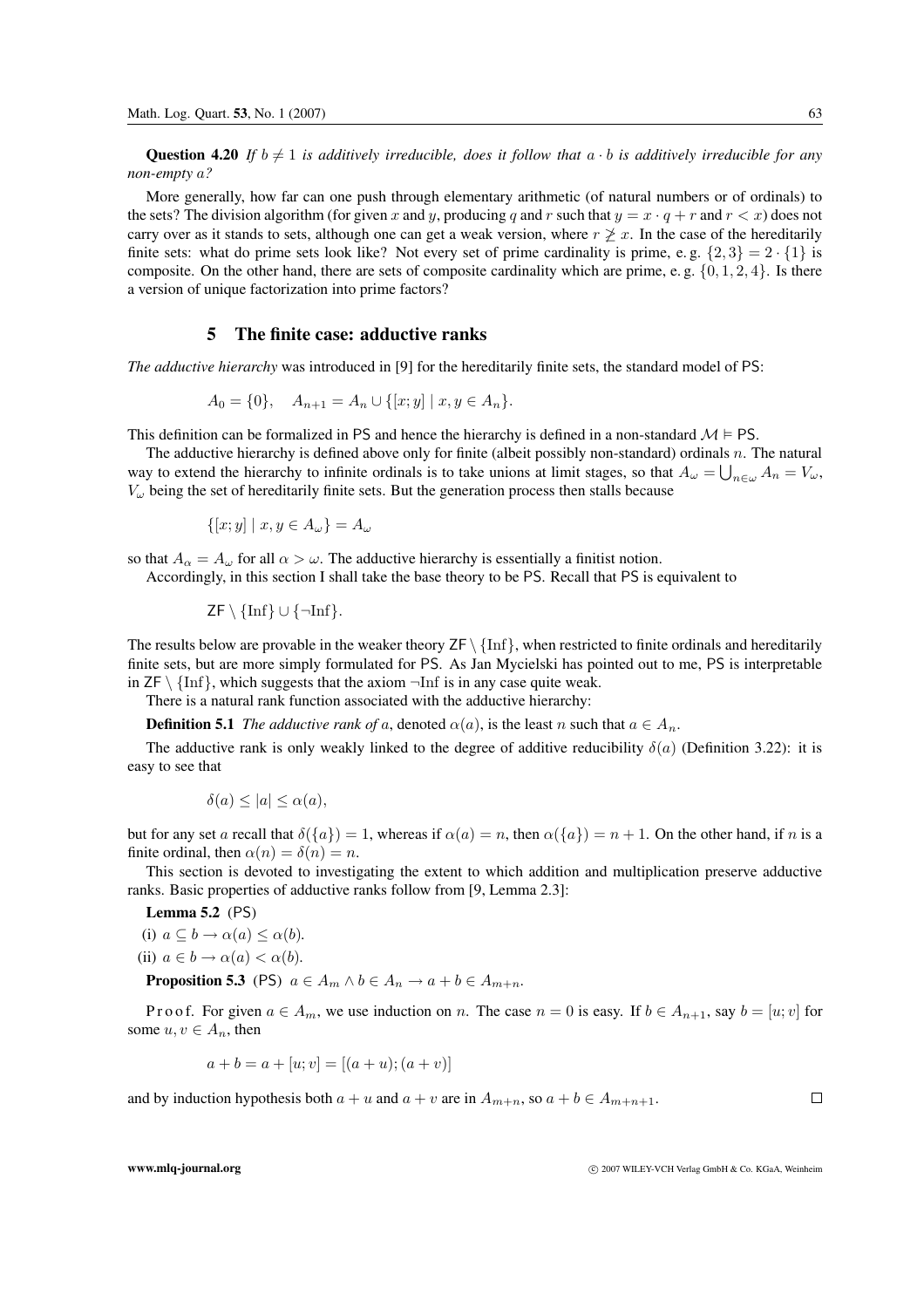**Corollary 5.4** (PS)  $a \in A_m \land b \in A_n \rightarrow \lambda_a(b) \in A_{m+n}$ .

Proof.  $\lambda_a(b) \subseteq a + b$  so this follows from Proposition 5.3 and Lemma 5.2(i).

**Lemma 5.5** (PS)

(i) If  $x \in A_{n+1}$ , then x has at most one element of adductive rank n.

(ii) If  $x \in A_{n+1}$  and  $v \in x$  has an adductive rank which is maximal among elements of x, then  $x \setminus \{v\} \in A_n$ .

P r o o f.

(i) If  $x = [u; v]$  with  $u, v \in A_n$ , then by Lemma 5.2(ii), v is the only candidate for an element of x not in  $A_{n-1}$ . (For a more general result see [9, Lemma 4.4].)

(ii) Inductively on n. The case  $n = 0$  is easy because the only non-empty element of  $A_1$  is 1. Let  $x, v$  be as hypothesized and since  $x \in A_{n+1}$ , let  $x = [s;t]$  with  $s, t \in A_n$ . If  $t = v$ , then we are done so assume  $t \neq v$ . If  $\alpha(t) = n$ , then by (i), t would have higher adductive rank than v. Hence  $t \in A_{n-1}$ . Since v has maximal adductive rank among elements of s, by induction hypothesis s  $\setminus \{v\} \in A_{n-1}$  and hence

$$
x \setminus \{v\} = [(s \setminus \{v\}); t] \in A_n.
$$

**Theorem 5.6** (PS)  $\alpha(a + b) = \alpha(a) + \alpha(b)$ .

P r o o f. Fix a with  $\alpha(a) = m$ . Suppose, as an induction hypothesis on n, that for all  $i \leq n$  and for all y,

$$
\alpha(a + y) = m + i \rightarrow \alpha(y) = i.
$$

We need to prove this for  $i = n + 1$ . So suppose

$$
\alpha(a+b) = m+n+1.
$$

We need to show  $\alpha(b) = n + 1$ . By Proposition 5.3 it is enough to show  $b \in A_{n+1}$ . Let  $a + b = [u, v]$  with v of maximum adductive rank among the elements of  $a + b$  and  $v \notin u$ . (Note that the existence of such v is due to our finitary context: even if we are working in  $\mathsf{ZF}\setminus\{\text{Inf}\}\,$ , n is finite.) By Lemma 5.2(ii),  $\alpha(v) \leq m + n$ . And by Lemma 5.5(ii),  $\alpha(u) \le m + n$ . In fact at least one of  $\alpha(u)$  and  $\alpha(v)$  is equal to  $m + n$ . Also

$$
v \in a + b = a \cup \lambda_a(b).
$$

If  $v \in a$ , then  $\alpha(v) < m$  by Lemma 5.2(ii). Noting that  $b \neq 0$ , pick  $y \in b$ : then  $a + y \in a + b$ . But  $a + y \supseteq a$ so by Lemma 5.2(i),  $\alpha(a + y) \geq m$  contradicting the maximality of  $\alpha(v)$ .

So  $v \in \lambda_a(b)$ , say  $v = a + y$ ,  $y \in b$ . Then  $a + (b \setminus \{y\}) = u$ . Note that  $u \supseteq a$  so  $\alpha(u) \geq m$ . If  $\alpha(u) = m + i$ , then by induction hypothesis  $\alpha(b \setminus \{y\}) = i \leq n$ . But also

$$
v \in \lambda_a(b) \subseteq a + b \in A_{m+n+1}
$$

and so by Lemma 5.2(ii),  $v \in A_{m+n}$ . By the induction hypothesis,  $y \in A_n$ . It follows that

$$
b = [(b \setminus \{y\}); y] \in A_{n+1}.
$$

The above induction on n needs to be started off with  $n = 0$ . So suppose  $\alpha(a + b) = \alpha(a) = m$ . We need to show  $b = 0$ . Suppose not: let  $y \in b$ . Then  $a + b \ni a + y \supseteq a$  so  $\alpha(a + b) > m$ , a contradiction.  $\Box$ 

We shall need this generalization of Proposition 5.3:

**Lemma 5.7** (PS) *If* a and *b* are in  $A_m$  and  $y \in A_n$ , then  $a \cup \lambda_b(y) \in A_{m+n}$ .

P r o o f. For fixed m, suppose the result is true for n (as usual  $n = 0$  is easy). So suppose  $y = [u; v]$  for some  $u, v \in A_n$ . Then

$$
a \cup \lambda_b(y) = a \cup \lambda_b([u; v]) = a \cup [\lambda_b(u); (b + v)] = [(a \cup \lambda_b(u)); (b + v)].
$$

(The last equality uses the definition of union in [10, §4].) Both  $a \cup \lambda_b(u)$  and  $b + v$  are in  $A_{m+n}$ , the former by induction hypothesis and the latter by Proposition 5.3. So  $a \cup \lambda_b(u) \in A_{m+n+1}$ . induction hypothesis and the latter by Proposition 5.3. So  $a \cup \lambda_b(y) \in A_{m+n+1}$ .